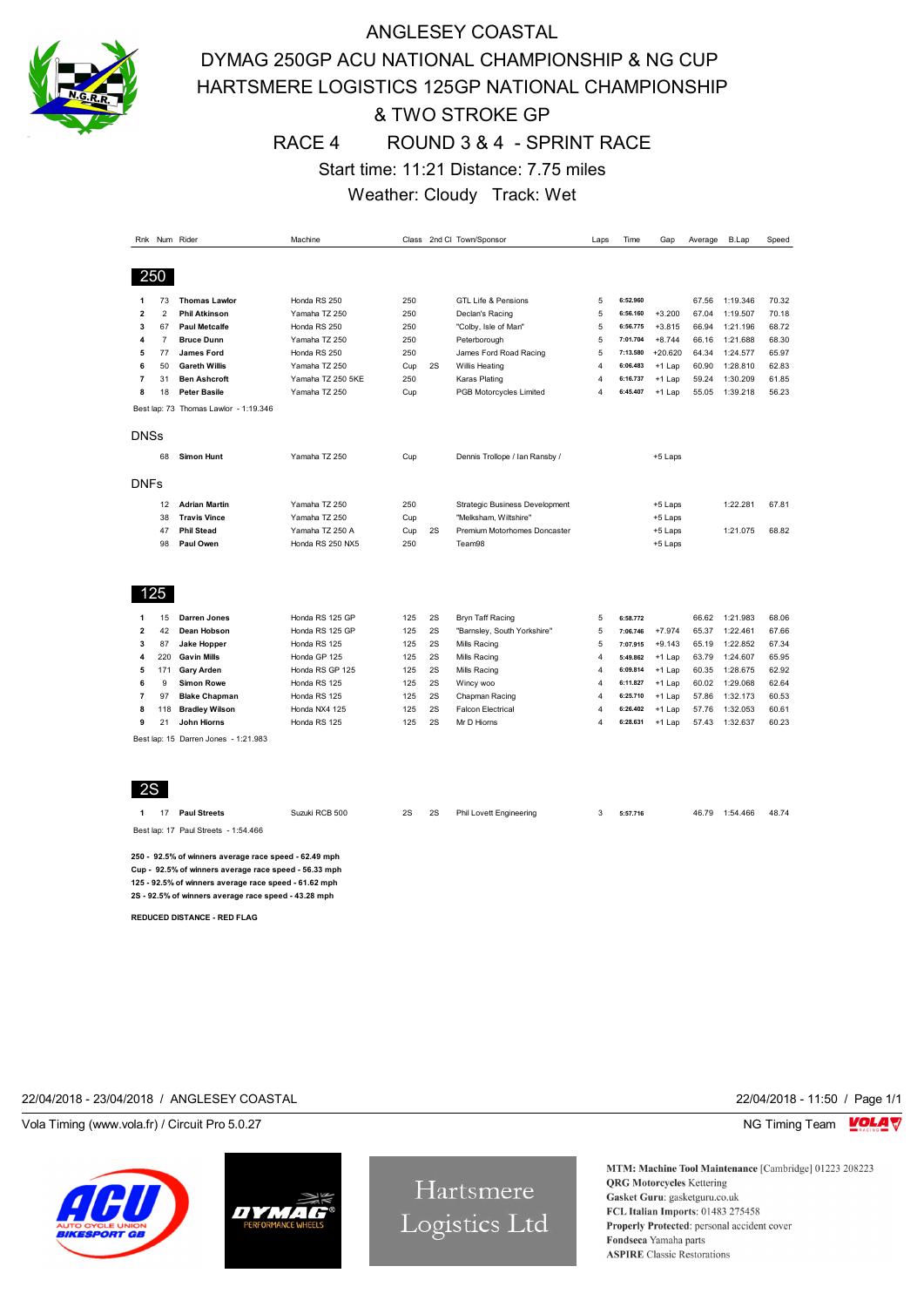

# ANGLESEY COASTAL DYMAG 250GP ACU NATIONAL CHAMPIONSHIP & NG CUP HARTSMERE LOGISTICS 125GP NATIONAL CHAMPIONSHIP & TWO STROKE GP RACE 4 ROUND 3 & 4 - SPRINT RACE LAP TIMES

| Lap                                                  | Time                        | Time<br>Lap                         | Lap             | Time               |
|------------------------------------------------------|-----------------------------|-------------------------------------|-----------------|--------------------|
|                                                      | <b>Adrian Martin</b>        | <b>START</b>                        |                 | Gary Arden         |
|                                                      |                             | $\mathbf{1}$                        |                 |                    |
|                                                      |                             | $\sqrt{2}$<br>1:23.974              |                 |                    |
| $\mathbf{1}$                                         | <b>START</b>                | 3<br>1:22.995                       | 1               | <b>START</b>       |
| $\overline{\mathbf{c}}$                              | 1:22.703                    | 4<br>1:22.582<br>5                  | 2               | 1:31.538           |
| 3                                                    | 1:22.281                    | 1:21.688<br><b>RED FLAG</b>         | 3               | 1:30.029           |
|                                                      | <b>RED FLAG</b>             |                                     | 4               | 1:28.675           |
|                                                      |                             |                                     |                 | <b>RED FLAG</b>    |
|                                                      |                             | Darren Jones                        |                 |                    |
|                                                      | <b>Ben Ashcroft</b>         |                                     |                 |                    |
|                                                      |                             | <b>START</b>                        |                 | <b>Gavin Mills</b> |
|                                                      | <b>START</b>                | $\mathbf{1}$                        |                 |                    |
| 1                                                    |                             | 2<br>1:22.735                       |                 | <b>START</b>       |
| $\overline{\mathbf{c}}$                              | 1:32.393                    | 3<br>1:21.986                       | $\mathbf{1}$    |                    |
| 3                                                    | 1:30.319                    | 1:21.983<br>4                       | 2               | 1:26.245           |
| 4                                                    | 1:30.209                    | 5<br>1:22.147                       | 3               | 1:24.607           |
|                                                      | <b>RED FLAG</b>             | <b>RED FLAG</b>                     | 4               | 1:26.482           |
|                                                      |                             |                                     |                 | <b>RED FLAG</b>    |
|                                                      |                             |                                     |                 |                    |
|                                                      | <b>Blake Chapman</b>        | Dean Hobson                         |                 |                    |
|                                                      |                             |                                     |                 | Jake Hopper        |
|                                                      | <b>START</b>                |                                     |                 |                    |
| $\mathbf{1}$                                         |                             | <b>START</b>                        |                 | <b>START</b>       |
| $\overline{2}$                                       | 1:33.961                    | $\mathbf{1}$<br>2<br>1:24.310       | $\mathbf{1}$    |                    |
| 3                                                    | 1:32.794                    | 3<br>1:22.461                       | 2               | 1:26.220           |
| 4                                                    | 1:32.173                    | 1:22.976<br>4                       | 3               | 1:23.204           |
|                                                      | <b>RED FLAG</b>             | 5<br>1:23.793                       | 4               | 1:22.852           |
|                                                      |                             | <b>RED FLAG</b>                     | 5               | 1:22.865           |
|                                                      |                             |                                     |                 | <b>RED FLAG</b>    |
|                                                      | <b>Bradley Wilson</b>       |                                     |                 |                    |
|                                                      |                             | <b>Gareth Willis</b>                |                 |                    |
|                                                      |                             |                                     |                 | James Ford         |
|                                                      | <b>START</b>                |                                     |                 |                    |
| 1                                                    |                             | <b>START</b>                        |                 |                    |
| $\overline{c}$                                       | 1:34.590                    | 1                                   |                 | <b>START</b>       |
| $\ensuremath{\mathsf{3}}$<br>$\overline{\mathbf{4}}$ | 1:32.551                    | $\sqrt{2}$<br>1:30.170              | 1<br>$\sqrt{2}$ | 1:27.118           |
|                                                      | 1:32.053<br><b>RED FLAG</b> | 3<br>1:29.862                       | 3               | 1:25.157           |
|                                                      |                             | $\overline{\mathbf{4}}$<br>1:28.810 | 4               | 1:24.748           |
|                                                      |                             | <b>RED FLAG</b>                     | 5               | 1:24.577           |
|                                                      |                             |                                     |                 | <b>RED FLAG</b>    |
| <b>Bruce Dunn</b>                                    |                             |                                     |                 |                    |
|                                                      |                             |                                     |                 |                    |
|                                                      |                             |                                     |                 |                    |

#### 22/04/2018 - 23/04/2018 / ANGLESEY COASTAL 22/04/2018 - 11:31 / Page 1/2

Vola Timing (www.vola.fr) / Circuit Pro 5.0.27 NG Timing Team NG Timing Team NG Timing Team NG Timing Team NG





Hartsmere Logistics Ltd

MTM: Machine Tool Maintenance [Cambridge] 01223 208223 **QRG** Motorcycles Kettering Gasket Guru: gasketguru.co.uk FCL Italian Imports: 01483 275458 Properly Protected: personal accident cover Fondseca Yamaha parts **ASPIRE** Classic Restorations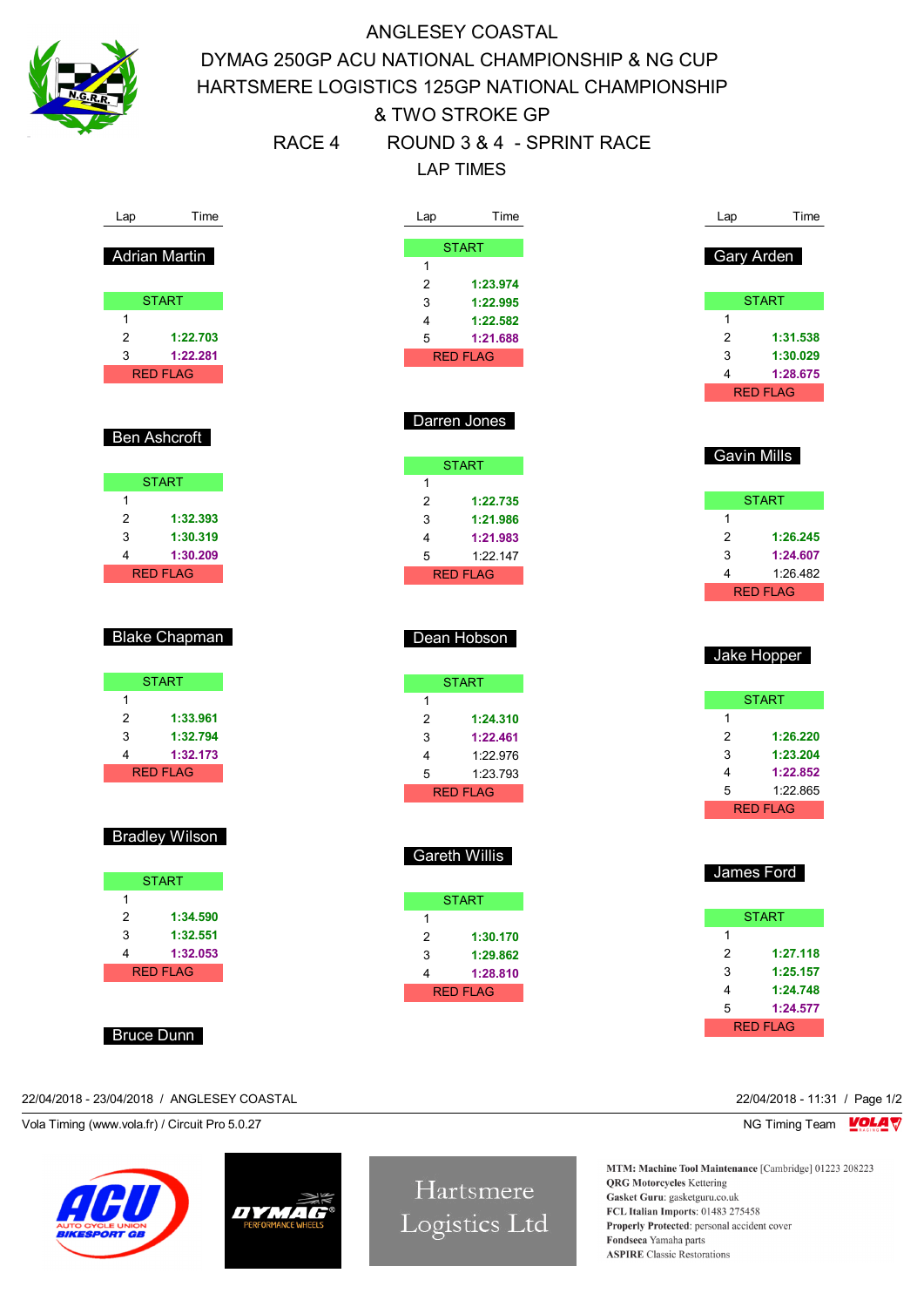ANGLESEY COASTAL DYMAG 250GP ACU NATIONAL CHAMPIONSHIP & NG CUP HARTSMERE LOGISTICS 125GP NATIONAL CHAMPIONSHIP & TWO STROKE GP RACE 4 ROUND 3 & 4 - SPRINT RACE LAP TIMES

| Lap                  | Time     |
|----------------------|----------|
| John Hiorns          |          |
|                      |          |
| <b>START</b><br>1    |          |
| $\overline{c}$       | 1:35.639 |
| 3<br>4               | 1:32.637 |
| <b>RED FLAG</b>      | 1:33.589 |
|                      |          |
| Paul Metcalfe        |          |
|                      |          |
| <b>START</b>         |          |
| 1<br>$\overline{c}$  | 1:23.185 |
| 3                    | 1:21.429 |
| 4                    | 1:21.196 |
| 5<br><b>RED FLAG</b> | 1:21.236 |
|                      |          |
|                      |          |
| Paul Owen            |          |
| <b>START</b>         |          |
| <b>RED FLAG</b>      |          |
|                      |          |
| Paul Streets         |          |
|                      |          |
| <b>START</b>         |          |
| 1<br>$\overline{c}$  | 1:55.053 |
| 3                    | 1:54.466 |
| <b>RED FLAG</b>      |          |
|                      |          |
| Peter Basile         |          |
|                      |          |
| <b>START</b>         |          |
| 1<br>$\overline{c}$  | 1:39.357 |
| 3                    | 1:39.218 |
| 4                    | 1:39.993 |
| <b>RED FLAG</b>      |          |
|                      |          |
| <b>Phil Atkinson</b> |          |
|                      |          |
| <b>START</b>         |          |

| Lap        | Time                            |
|------------|---------------------------------|
| 2          | 1:23.088                        |
| 3          | 1:20.679                        |
| 4          | 1:19.507                        |
| 5          | 1:23.442                        |
|            | <b>RED FLAG</b>                 |
|            |                                 |
| Phil Stead |                                 |
|            |                                 |
|            | <b>START</b>                    |
| 1          |                                 |
| 2          | 1:21.591                        |
| 3          | 1:21.626                        |
| 4          | 1:21.075                        |
|            | <b>RED FLAG</b>                 |
|            |                                 |
|            |                                 |
|            | Simon Hunt                      |
|            |                                 |
|            | <b>START</b><br><b>RED FLAG</b> |
|            |                                 |
|            |                                 |
|            |                                 |
|            |                                 |
|            | <b>Simon Rowe</b>               |
|            | <b>START</b>                    |
| 1          |                                 |
| 2          | 1:32.513                        |
| 3          | 1:30.069                        |
| 4          | 1:29.068                        |
|            | <b>RED FLAG</b>                 |
|            |                                 |
|            | าomas Lawlor                    |
|            |                                 |
|            | <b>START</b>                    |
| 1          |                                 |
| 2          | 1:21.586                        |
| 3          | 1:19.796                        |
| 4          | 1:19.346                        |
| 5          | 1:20.086<br><b>RED FLAG</b>     |
|            |                                 |
|            |                                 |
| ı          | Travis Vince                    |

START

RED FLAG

1

22/04/2018 - 23/04/2018 / ANGLESEY COASTAL

 $\overline{1}$